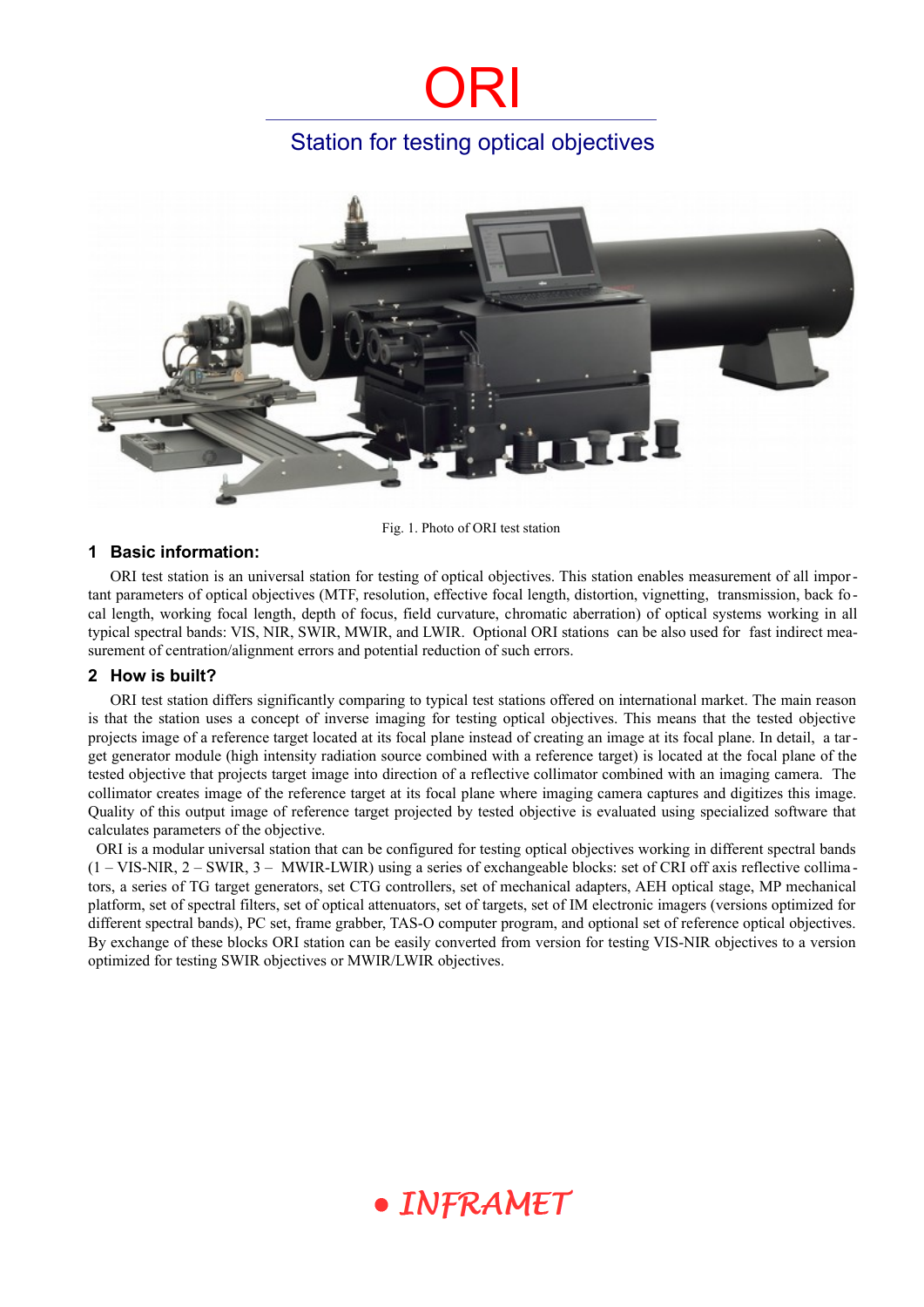### Station for testing optical objectives

#### **3 Measurement range and accuracy**

Measurement range and measurement accuracy depend on version of ORI station. Precision data is delivered when ORI version is determined. Below is presented general data.

| Parameter                                            | VIS and VIS/NIR SWIR objectives<br>objectives                       |                                        | MWIR objectives                        | LWIR objectives                       |
|------------------------------------------------------|---------------------------------------------------------------------|----------------------------------------|----------------------------------------|---------------------------------------|
| Range of acceptable focal $ 7 - 1500$ mm<br>length   |                                                                     | $7 - 1500$ mm                          | $7 - 1500$ mm                          | $7 - 1500$ mm                         |
| Acceptable Optics length                             | $5 - 450$ mm                                                        | $5 - 450$ mm                           | $5 - 450$ mm                           | $5 - 450$ mm                          |
| Range of acceptable aperture<br>of tested objectives | $7 - 300$ mm                                                        | $7 - 300$ mm                           | $7 - 300$ mm                           | $7 - 300$ mm                          |
| Range of acceptable F-num- From 0.7 to 10<br>ber     |                                                                     | From 0.7 to 5                          | From $0.7$ to $6$                      | From 0.7 to 3                         |
| Maximal simulated sensor                             | 18 mm image in-<br>tensifier tube or 1"<br>sensor (12.8x9.6)<br>mm) | SWIR FPA of dimen-<br>sion: $15x15$ mm | IR FPA of dimen-<br>sion: 17.4x13.1 mm | IR FPA of dimen-<br>sion:17.4x13.1 mm |
| Spatial frequency range for<br>MTF measurement       | $0 - 400$ lp/mm                                                     | $0 - 200$ lp/mm                        | $0 - 150$ lp/mm                        | $0 - 100$ lp/mm                       |
| Maximal spatial frequency<br>of resolution target    | $456$ lp/mm                                                         | $228$ lp/mm                            |                                        |                                       |
| Off-axis angle range $\lceil$ (can<br>be extended)   | from $0^0$ to $30^0$                                                | from $0^0$ to $30^0$                   | from $0^0$ to $30^0$                   | from $0^0$ to $30^0$                  |

Table. 1. Acceptable parameters of tested objectives

Table. 2. Measurement range and measurement relative uncertainty

| Parameter                                                      | Visible/NIR objectives           | <b>SWIR</b> objectives | MWIR objectives       | LWIR objectives        |
|----------------------------------------------------------------|----------------------------------|------------------------|-----------------------|------------------------|
| MTF<br>measurement uncer-<br>tainty                            | $\pm 0.02$ (at MTF >0.2)         | $\pm$ 0.02 (MTF>0.2)   | $\pm 0.02$ (MTF >0.2) | $\pm 0.02$ (MTF > 0.2) |
| MTF measurement repeata-<br>bility                             | $\pm 0.01$ (when MTF<br>$>0.2$ ) | $\pm 0.01$ (MTF >0.2)  | $\pm 0.01$ (MTF >0.2) | $\pm 0.01$ (MTF >0.2)  |
| Focal length measurement<br>relative uncertainty <sup>2</sup>  | $\leq$ 1%                        | $\leq$ 1%              | $\leq 1.5\%$          | $\leq 2\%$             |
| Distortion<br>measurement<br>relative uncertainty <sup>3</sup> | $\leq 4\%$                       | $\leq 4\%$             | $\leq 6\%$            | $\leq 6\%$             |
| Distortion<br>measurement<br>sensitivity                       | $\leq 0.6\%$                     | $\leq 0.6\%$           | $\leq 0.8\%$          | $\leq 0.8\%$           |
| Vignetting measurement rel-<br>ative uncertainty               | $\leq 3\%$                       | $\leq 3\%$             | $\leq 4\%$            | $\leq 4\%$             |
| Relative transmission mea-                                     | $\leq 3\%$                       | $\leq 3\%$             | $\leq 5\%$            | $\leq 5\%$             |

<span id="page-1-0"></span><sup>1</sup>Maximal FOV of tested objective is equal to two times of off-axis angle range

<span id="page-1-1"></span><sup>2</sup>Uncertainty of measurement of focal length is typically better than 1%. Value in data sheet is conservative value for a case of poor quality objective when image is blurred.

<span id="page-1-2"></span><sup>3</sup>But not better than indicated by sensitivity value

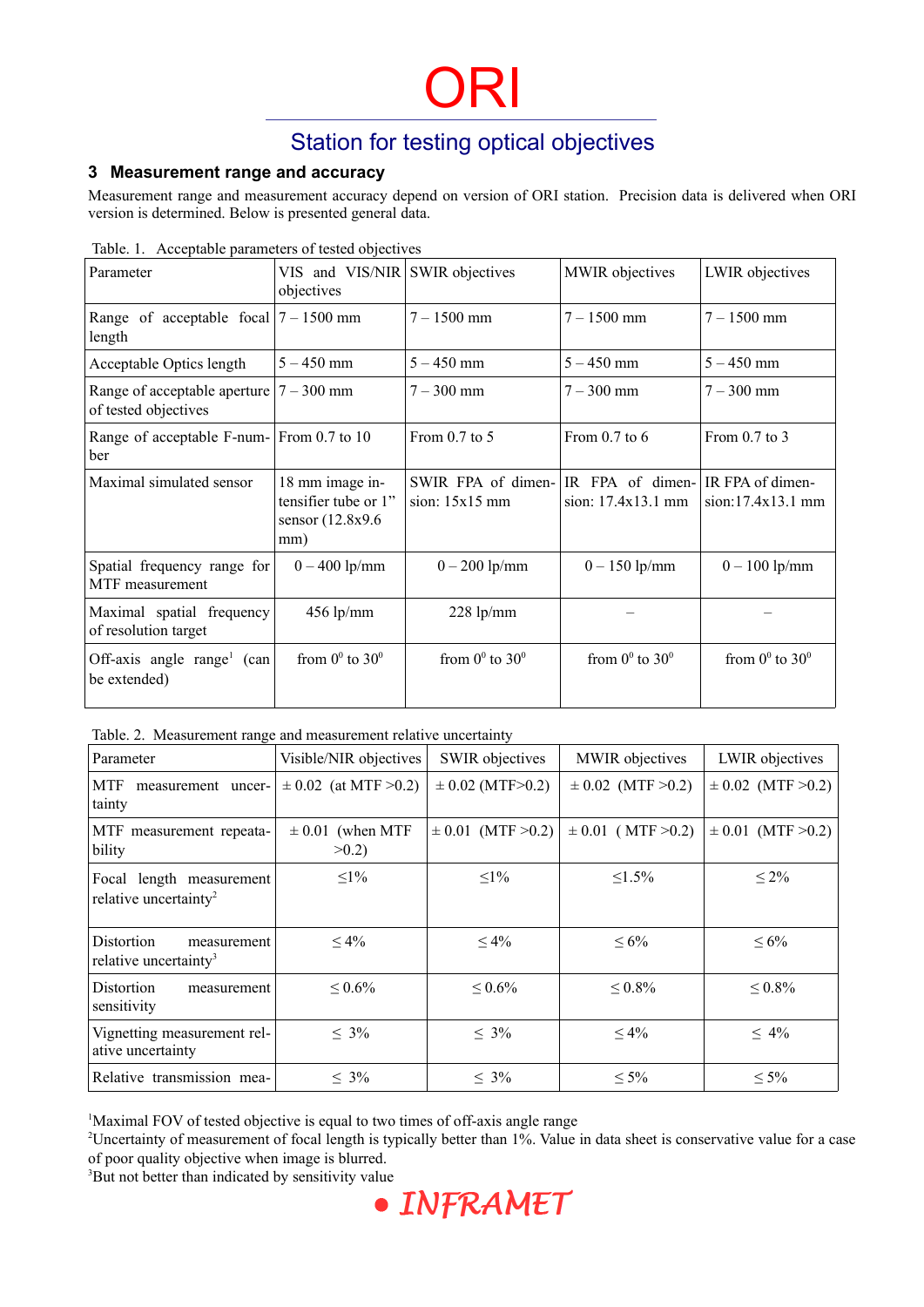### Station for testing optical objectives

| surement relative<br>uncer-<br>tainty                               |            |            |              |             |
|---------------------------------------------------------------------|------------|------------|--------------|-------------|
| Absolute transmission mea-<br>surement relative<br>uncer-<br>tainty | $\leq 4\%$ | $\leq 4\%$ | $\leq 6\%$   | $\leq 6\%$  |
| Back focal length measure-<br>ment relative uncertainty             | $\leq 1\%$ | $\leq 1\%$ | $\leq 1.5\%$ | $\leq 2\%$  |
| Working focal length mea-<br>surement relative uncer-<br>tainty     | $\leq 1\%$ | $\leq 1\%$ | $\leq 1.5\%$ | $\leq 2\%$  |
| Depth of focus measure-<br>ment relative uncertainty                | $\leq 4\%$ | $\leq 5\%$ | $\leq 6\%$   | $\leq 6\%$  |
| Field<br>curvature measure-<br>ment relative uncertainty            | $\leq 6\%$ | $\leq 8\%$ | $\leq 9\%$   | $\leq 10\%$ |
| Chromatic aberration mea-<br>surement relative<br>uncer-<br>tainty  | $\leq 5\%$ |            |              |             |

Attention: Measurement uncertainties presented in table above should be treated as approximate values. Uncertainties of some of parameters (focal length, back focal length, distortion, depth of focus, field curvature) do depend not only on quality of ORI test station but even more on quality of image projected by tested objective. Better image quality better mea surement. This relationship occurs because measurement of these parameters requires to mark edges of image of reference target. More blurred edges means that measurement errors are higher.

#### **VERSIONS**

ORI stations can be delivered in many different versions. The version is described using three letter code (ABC) presented in the table below.

|               |                    | 2                                                              | 3                        |
|---------------|--------------------|----------------------------------------------------------------|--------------------------|
| Co            | Aperture range/    | <b>Test capabilities</b>                                       | <b>Spectral range</b>    |
| de            | focal length range |                                                                |                          |
| A             | $7-70$ mm          | MTF (on $-$ axis)                                              | VIS/NIR                  |
|               | $7-200$ mm         |                                                                |                          |
| <sub>B</sub>  | $7-100$ mm         | MTF (on $-$ axis, off $-$ axis, sagittal, tangential), effect- | <b>LWIR</b>              |
|               | $7-400$ mm         | ive focal length and optionally resolution (only for           |                          |
|               |                    | VIS-SWIR range)                                                |                          |
| $\mathcal{C}$ | $7-150$ mm         | As in point B but additionally: distortion, vignetting,        | <b>MWIR/LWIR</b>         |
|               | $7-600$ mm         | relative transmission                                          |                          |
| D             | $7-200$ mm         | As in point C but additionally: absolute transmission          | <b>MWIR/LWIR/VIS/NIR</b> |
|               | $7-800$ mm         |                                                                |                          |
| E             | $7-250$ mm         | As in point D but additionally: back focal length,             | <b>SWIR/VIS/NIR</b>      |
|               | $7-1000$ mm        | working focal length, depth of focus, field curvature          |                          |
| $\mathbf{F}$  | $7-300$ mm         | As in point E but additionally: chromatic aberration           | <b>MWIR/LWIR/ SWIR</b>   |
|               | $7-1500$ mm        | (for VIS/NIR optics)                                           |                          |
| G             | $7-400$ mm         |                                                                | MWIR/LWIR/               |
|               | $7-2500$ mm        |                                                                | <b>SWIR/VIS/NIR</b>      |

Table. 3. Definition of codes used to describe versions of ORI test system

#### **4 Options**

ORI can be delivered in a series of additional options to expand test capabilities:

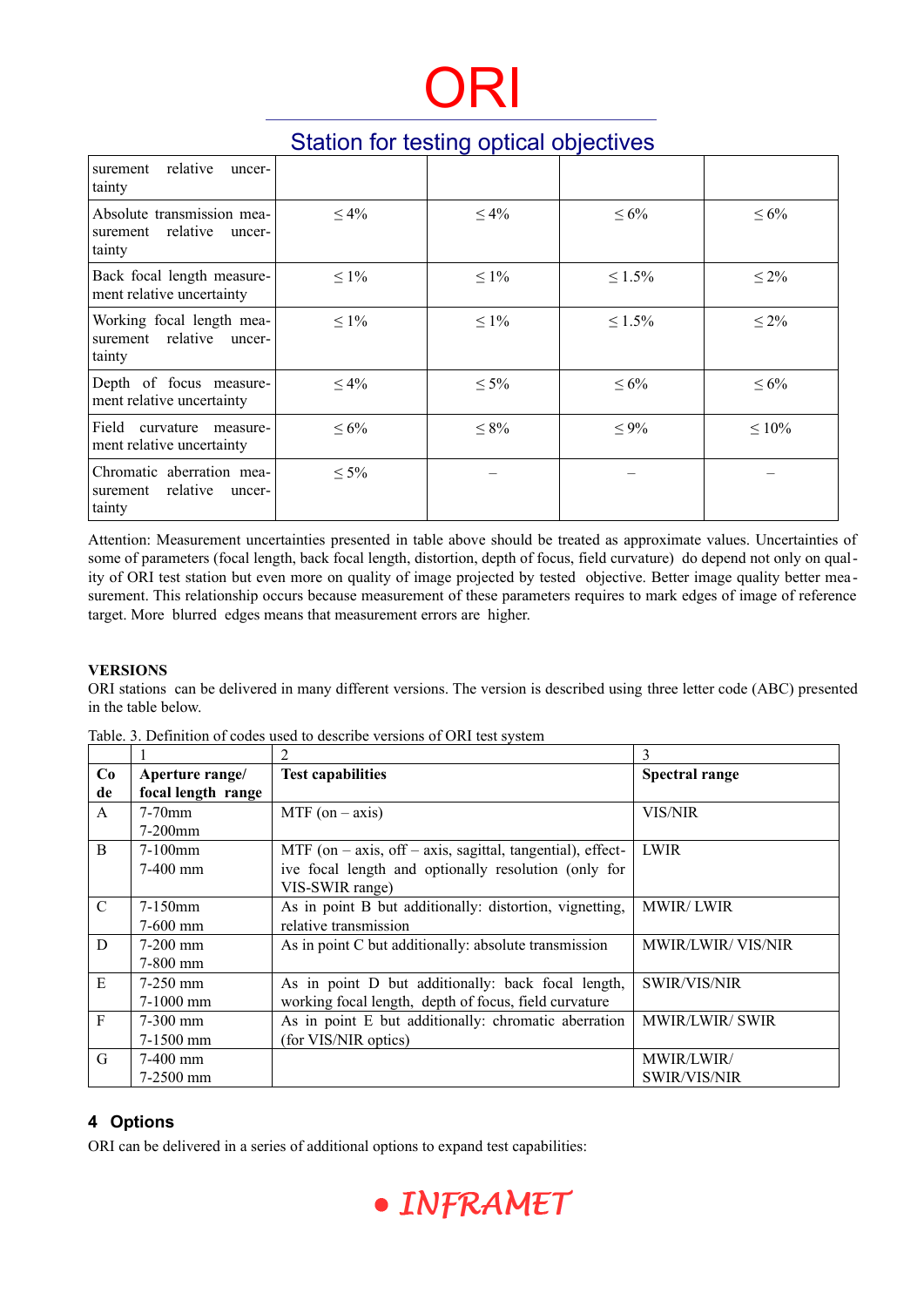### Station for testing optical objectives

- 1. Version optimized for testing U-turn (folded) optical objectives. Please add letter U to code of chosen version. Detail mechanical drawings of tested U-turn objective are to be delivered.
- 2. Version capable to do testing of sensitivity of objective to stray light. Range at least to 2000:1. Please add letters SL to code of chosen version.
- 3. Version that enables fast indirect measurement of centration/alignement errors (and potential reduction of such errors) by direct measurement of negative effects of such errors. Please add letters BOR to code of chosen version.
- 4. Optional versions of ORI can be delivered for testing objectives of focal length as short as 1mm and FOV as big as 120º can be delivered. Please add WFOV to typical code of chosen ORI station.
- 5. Optional versions of ORI can be delivered for testing objectives of aperture as high as 700mm and focal length as 6000 mm. Please add BIG to typical code of chosen ORI station.
- 6. Version optimized for testing optical objectives for NVDs (simulation of glass input image intensifier tubes) can be delivered. Please add letters NV to typical code of chosen ORI station.
- 7. Version optimized for athermality testing of VIS/NIR/SWIR /MWIR/LWIR objectives can be delivered. Please add letters EX to typical code of chosen ORI station.
- 8. If different combination of spectral range of tested optics (or additional UV band) is needed please contact Inframet.

Example: ORI-CDC means the following ORI test system: 1) C – maximal aperture of tested optical objectives equals 150mm, maximal focal length equals 600mm, 2)  $D$  – test system capable to measure MTF (on – axis, off – axis, sagital, tangential), effective focal length, distortion, vignetting, absolute transmission; 3) C – MWIR/ LWIR objectives can be tested.

#### **5 Why ORI station?**

There are several differences in design and overall performance that make ORI unique on international market. From design point of view there are two main differences: special measurement method, and exclusive use 2D imaging cameras to capture image generated by tested MWIR/LWIR optical objective.

ORI test station uses inverse imaging method for testing optical objectives. This method requires to use a series of off – axis reflective collimators of different apertures and focal lengths to achieve proper magnification and sufficient light intensity of images of the reference targets created at collimator focal plane. Output image of magnified blurred image of reference target is always captured using 2D imaging cameras working in different spectral bands.

 Inverse imaging test method based on 2D imaging cameras creates two challenges for the manufacturer. First, high manufacturing costs because a set of off – axis collimators and a set of imaging cameras for different spectral bands are needed. Second, advanced algorithms for calibration and image processing are needed to convert typical imaging cameras into imaging radiometers capable to capture precision spatial intensity distribution of images generated by tested objective.

Typical test stations for testing optical objectives met on market are practically typical reflective image projectors used for testing thermal imagers/SWIR imagers/VIS-NIR cameras with an additional module: a video microscope that captures magnified image of a reference target at focal plane of the tested optical objective. Analysis of quality of captured images gives data that can be used to calculate parameters of tested optical objective.

The video microscope method reduces requirements on the collimators as a single off – axis reflective collimator can be used to built a test station capable to test optical objectives of different apertures and focal lengths. However, the video microscope method can enable fast and accurate tests of optical objectives only if the video microscope can capture total image from the tested objective without noticeable degradation and in short time. It is relatively easy to fulfill this condition when designing video microscopes for VIS-NIR spectral band. There are commercially available ultra bright (capable to capture total image) near perfect microscope objectives and high-res CCD/CMOS cameras. However, it is extremely difficult to design near perfect ultra bright optical objectives (F-number as low as 1) for video microscopes for SWIR/MWIR/ LWIR bands that would not degrade quality of magnified image. It is possible to correct image degradation but any correction limits also measurement accuracy. Next, SWIR/MWIR/LWIR cameras are costly. Therefore the test stations based on video microscope method typically use a scanning imager built using cooled discrete SWIR/MWIR/LWIR detector. This technology is cheaper but is also much slower comparing to use of 2D imaging cameras employed in ORI station. Some of our competitors try to use 2D imaging cameras but so far succeeded only for LWIR band.

The design differences between ORI and typical test stations create big differences from operational point of view: 1. Measurement speed of ORI when testing MWIR-LWIR lenses is several times higher due to exclusive use of 2D cameras. Design improvements of tested MWIR objective done by precision positioning of some optical elements can be carried out within minutes when hours are needed to do the same using station based on scanning discrete detectors offered by competitors who offer automatic systems but very slow.